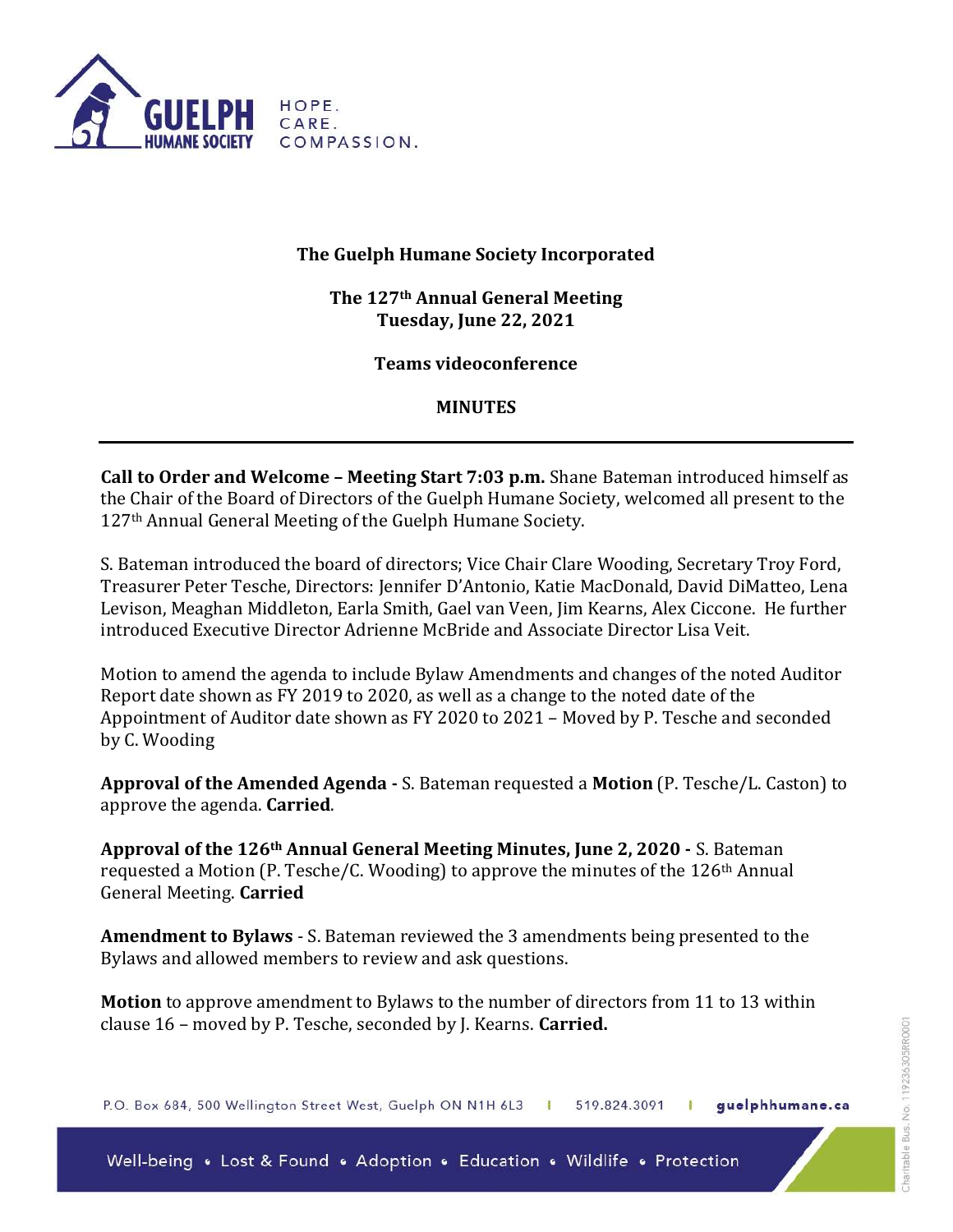

Motion to approve amendment to Bylaws of the Conflict of Interest Clause shown in clause 23 – moved by G. van Veen, seconded by P. Tesche. Carried.

Motion to approve amendment to Bylaws of the Official address to 190 Hanlon Creek Blvd. Guelph ON – moved by G. van Veen, seconded by P. Tesche. Carried.

Election of Directors: S. Bateman introduced the agenda item Election of Directors. At the 2020 AGM, there was eight elected directors. They were S. Sutherland, K. MacDonald, C. Wooding, S. Bateman, P. Tesche, J. D'Antonio, T. Ford, L. Murphy.

Since this time, there have been two resignations since the annual meeting – Stephanie Sutherland and Linda Murphy.

S. Bateman introduced the directors seeking election – Jim Kearns, Gael van Veen, Alex Ciccone, Lena Levison, Meaghan Middleton, David DiMatteo and Earla Smith. One director is seeking re-election - Peter Tesche.

Jennifer D'Antonio is not seeking re-election.

Voting was conducted by proxy through email and regular mail and through a poll conducted through Menti.com.

All directors were elected by the membership.

Auditor's Financial Report FY 2020. S. Bateman handed the floor to P. Tesche who introduced auditor B. Billings from RLB to deliver the financial statements and the independent auditor's report.

Motion (P. Tesche/L. Caston) to accept the Auditor's Financial Report for 2020. Carried.

Appointment of Auditor for FY 2021. P. Tesche Moved to appoint RLB Chartered Accountants, seconded by G. van Veen. Carried.

P.O. Box 684, 500 Wellington Street West, Guelph ON N1H 6L3 | 519.824.3091 guelphhumane.ca Ł